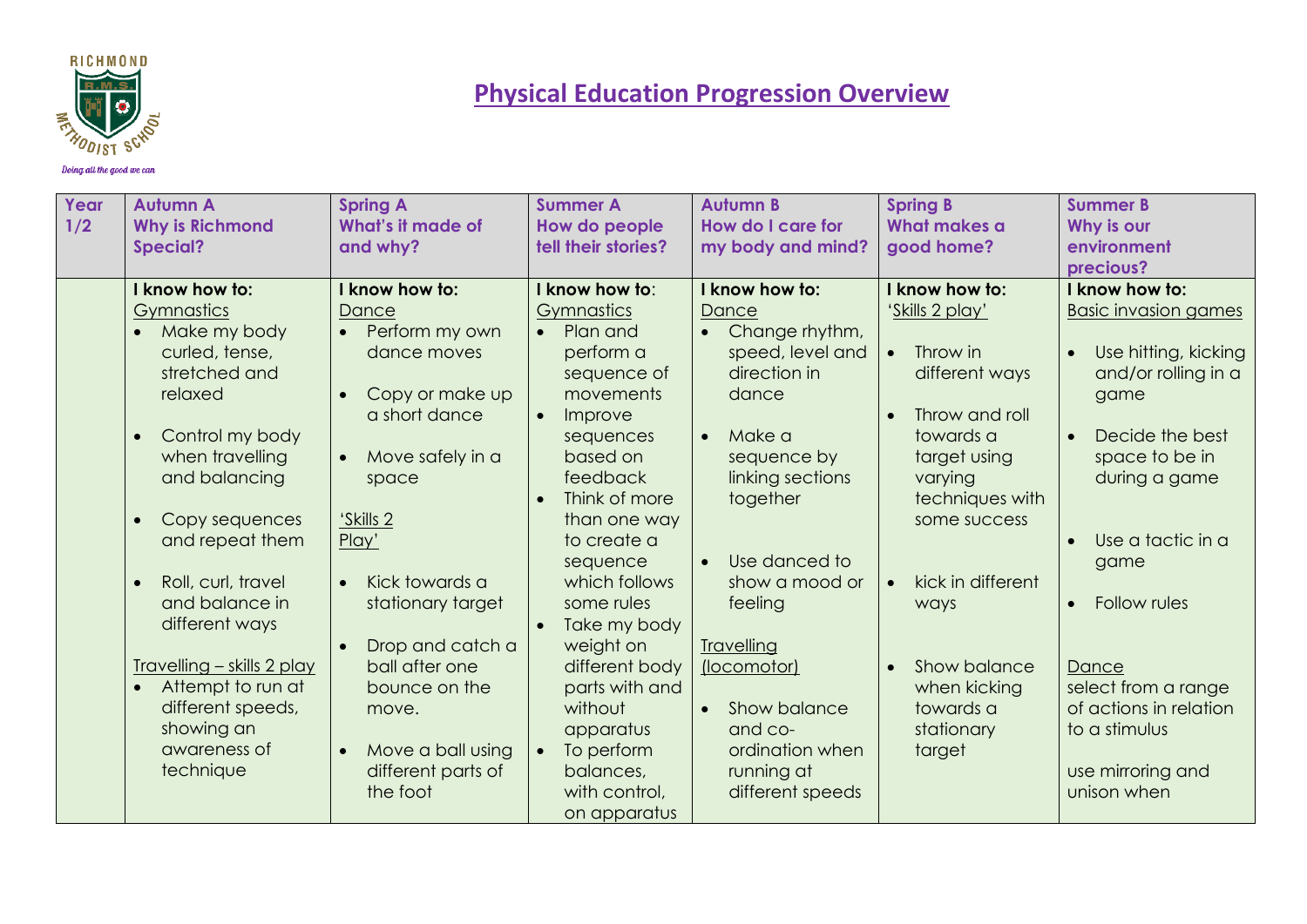

| Link running and<br>$\bullet$<br>jumping with some<br>control<br>Show some control<br>and balance when<br>travelling at<br>different speeds<br>Jump, leap and<br>$\bullet$<br>hop and know<br>which will allow me<br>to jump the<br>furthest.<br><b>Fitness Circuits</b><br>Perform actions<br>with increased<br>control when co- | Attempt to track<br>$\bullet$<br>a ball and other<br>equipment send<br>to me<br>Catch a<br>beanbag and a<br>medium-sized ball<br>Throw and roll<br>towards and<br>target with<br>varying<br>techniques | <b>Athletics</b><br><b>Sports Day</b><br>To perform<br>$\bullet$<br>actions with<br>increased<br>control and<br>co-ordination<br>Apply my<br>$\bullet$<br>throwing,<br>catching and<br>locomotor<br>skills to Sports<br>Day activities | Link running and<br>jumping<br>movements with<br>some control<br>and balance<br>Show control<br>$\bullet$<br>and balance<br>when travelling<br>at different<br>speeds<br>Show hopping<br>$\bullet$<br>and jumping<br>movements with<br>some balance<br>and control | Move to track a<br>$\bullet$<br>ball and stop it<br>using feet<br>Dribble a ball<br>with two hands,<br>on the move<br>Dribble a ball<br>with my foot<br>with some<br>success,<br>stopping when<br>required<br>Catch an<br>object passed<br>to me, with and<br>without a<br>bounce | completing actions<br>with a partner<br><b>Athletics</b><br><b>Sports Day</b><br>To perform<br>$\bullet$<br>actions with<br>increased control<br>and co-ordination<br>Apply my<br>$\bullet$<br>throwing,<br>catching and<br>locomotor skills to<br><b>Sports Day</b><br>activities |
|-----------------------------------------------------------------------------------------------------------------------------------------------------------------------------------------------------------------------------------------------------------------------------------------------------------------------------------|--------------------------------------------------------------------------------------------------------------------------------------------------------------------------------------------------------|----------------------------------------------------------------------------------------------------------------------------------------------------------------------------------------------------------------------------------------|--------------------------------------------------------------------------------------------------------------------------------------------------------------------------------------------------------------------------------------------------------------------|-----------------------------------------------------------------------------------------------------------------------------------------------------------------------------------------------------------------------------------------------------------------------------------|------------------------------------------------------------------------------------------------------------------------------------------------------------------------------------------------------------------------------------------------------------------------------------|
| ordinating my<br>body with and<br>without equipment<br>Encourage others<br>$\bullet$<br>to keep trying<br>Show<br>determination                                                                                                                                                                                                   |                                                                                                                                                                                                        |                                                                                                                                                                                                                                        | <b>Fitness Circuits</b><br>Perform actions<br>with increased<br>control when<br>co-ordinating<br>my body with<br>and without<br>equipment                                                                                                                          | Gymnastics<br>To roll in<br>$\bullet$<br>different<br>ways<br>To create<br>$\bullet$<br>different<br>shapes with<br>my body                                                                                                                                                       |                                                                                                                                                                                                                                                                                    |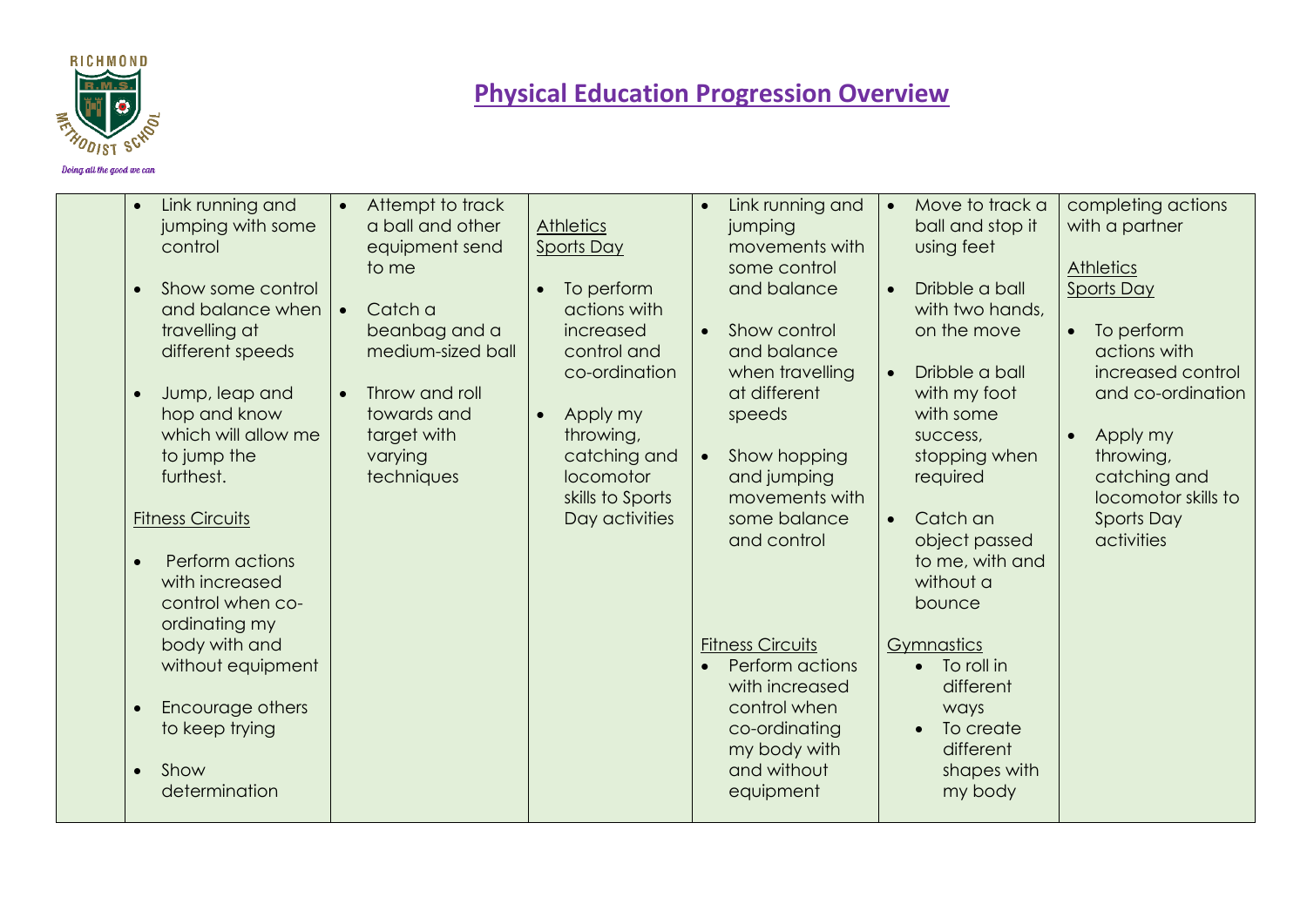

| when completing<br>a task                                                                              |                                                                                                           |                                                                                                                                            | Encourage<br>$\bullet$<br>others to keep<br>trying<br>Show<br>determination<br>when<br>completing a<br>task           | • To jump and<br>land with<br>increased<br>balance<br>and control<br>Copy,<br>$\bullet$<br>remember.<br>repeat and<br>plan linking<br>simple<br>actions with<br>some<br>control and<br>technique |                                                                                                                                                                               |
|--------------------------------------------------------------------------------------------------------|-----------------------------------------------------------------------------------------------------------|--------------------------------------------------------------------------------------------------------------------------------------------|-----------------------------------------------------------------------------------------------------------------------|--------------------------------------------------------------------------------------------------------------------------------------------------------------------------------------------------|-------------------------------------------------------------------------------------------------------------------------------------------------------------------------------|
|                                                                                                        |                                                                                                           |                                                                                                                                            |                                                                                                                       |                                                                                                                                                                                                  | <b>Summer B</b>                                                                                                                                                               |
|                                                                                                        |                                                                                                           |                                                                                                                                            |                                                                                                                       |                                                                                                                                                                                                  | How can I have my<br>say?                                                                                                                                                     |
|                                                                                                        | matter?                                                                                                   |                                                                                                                                            |                                                                                                                       |                                                                                                                                                                                                  |                                                                                                                                                                               |
| I know how to:                                                                                         | I know how to:                                                                                            | I know how to:                                                                                                                             | I know how to:                                                                                                        | I know how to:                                                                                                                                                                                   | I know how to:                                                                                                                                                                |
| Follow a map in a<br>familiar context<br>Follow clues to<br>follow a route<br>Follow a route<br>safely | Create a<br>$\bullet$<br>sequence<br>Compare and<br>contrast<br>gymnastic<br>sequences<br>Provide support | Throw and<br>$\bullet$<br>catch<br>accurately<br>with one<br>hand<br>Hit a ball<br>$\bullet$<br>accurately<br>with control<br>Vary tactics | Run at fast<br>medium and<br>slow speeds;<br>changing speed<br>and direction<br>Take part in a<br>$\bullet$<br>relay, | Adapt<br>$\bullet$<br>sequences to<br>suit different<br>types of<br>apparatus and<br>criteria<br>Explain how<br>$\bullet$<br>strength and<br>suppleness                                          | Provide support<br>$\bullet$<br>and advice to<br>others in dance<br>Be prepared to<br>listen to the ideas<br>of others<br>Improvise freely<br>and translate<br>ideas from the |
|                                                                                                        | <b>Autumn A</b><br><b>Why is Richmond</b><br>special?<br><b>OAA</b>                                       | <b>Spring A</b><br>What is beneath us<br>and why does it<br>Gymnastics                                                                     | <b>Summer A</b><br>How do we get<br>our message<br>across?                                                            | <b>Autumn B</b><br>How do I care for<br>my body and mind?<br>remembering                                                                                                                         | <b>Spring B</b><br>Why is history worth<br>knowing?                                                                                                                           |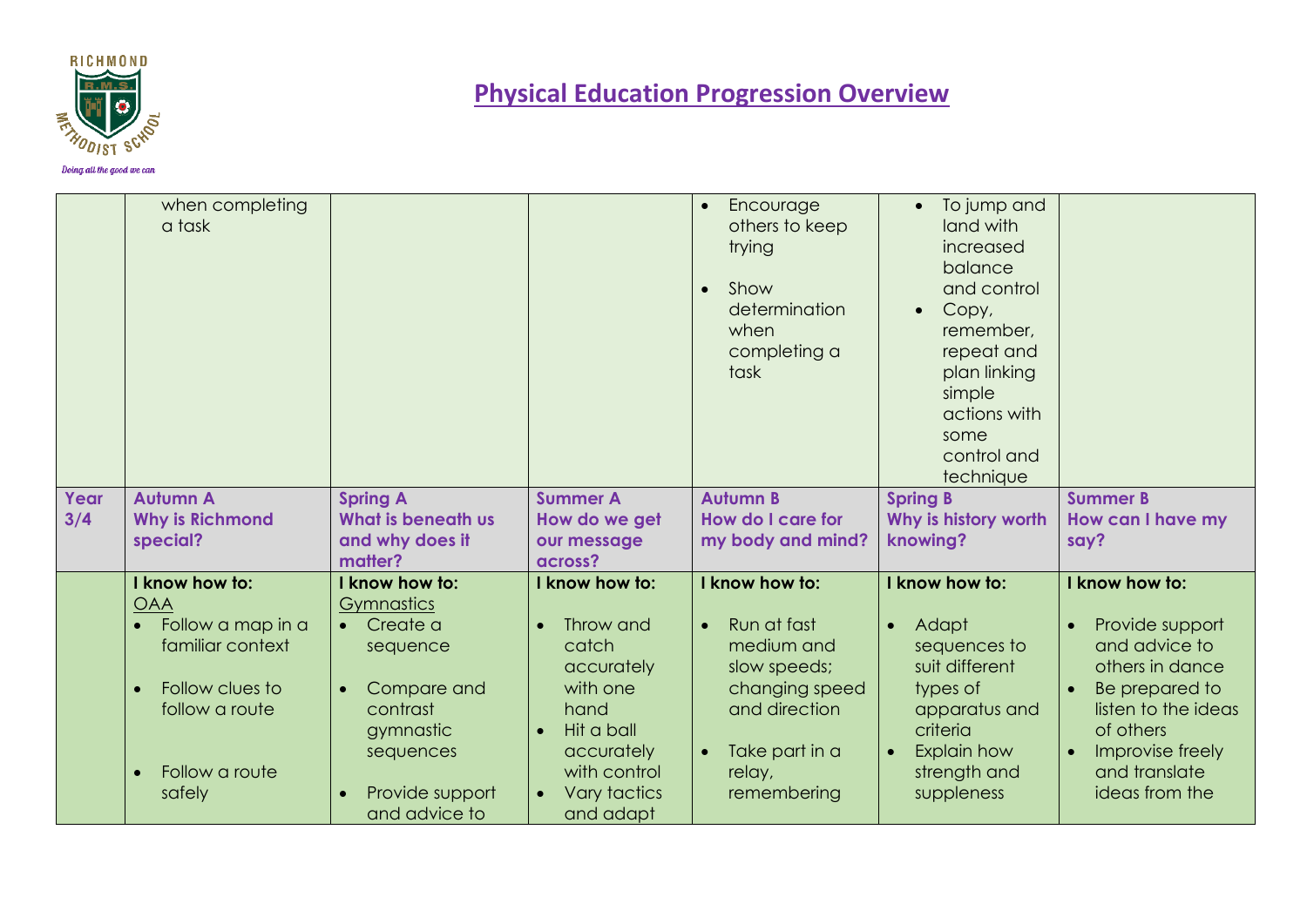

| Follow a route<br>$\bullet$<br>within a time limit                                                                                                                                                                                                   | others in<br>gymnastics                                                                                                                                                                                                                  | skills<br>depending on<br>what is                                                                                                                                          | when to run and<br>what to do                                                                                                                                                         | affects<br>performance<br>Move in a                                                                                                                                                                                      | stimulus into<br>movement<br>Share and create                                                                                                                                                                              |
|------------------------------------------------------------------------------------------------------------------------------------------------------------------------------------------------------------------------------------------------------|------------------------------------------------------------------------------------------------------------------------------------------------------------------------------------------------------------------------------------------|----------------------------------------------------------------------------------------------------------------------------------------------------------------------------|---------------------------------------------------------------------------------------------------------------------------------------------------------------------------------------|--------------------------------------------------------------------------------------------------------------------------------------------------------------------------------------------------------------------------|----------------------------------------------------------------------------------------------------------------------------------------------------------------------------------------------------------------------------|
| <b>Fitness Frenzy Circuits</b><br>Encourage and<br>motivate others to<br>work to their<br>person best<br>Persevere when<br>finding a<br>challenge difficult<br>co-ordinate my<br>body with<br>increased<br>consistency in a<br>variety of activities | Games<br>Recognise own<br>$\bullet$<br>improvement in a<br>ball game<br>Can dribble a ball<br>$\bullet$<br>with feet with<br>some control in a<br>game<br>Kick towards a<br>$\bullet$<br>partner in a game<br>(Bootcamp)<br>Multi skills | happening in<br>a game<br>Be aware of<br>space and<br>use it to<br>support team-<br>mates and to<br>cause<br>problem for<br>the opposition<br>Know and use<br>rules fairly | sprint over a<br>short distance<br>and show<br>staming when<br>running over a<br>long distance<br>jump in different<br>ways<br>throw in different<br>$\bullet$<br>ways and hit a      | controlled way<br>Include<br>$\bullet$<br>chances of<br>speed and<br>direction in a<br>sequence<br>Work with a<br>$\bullet$<br>partner to<br>create repeat<br>and improve a<br>sequence with<br>at least three<br>phases | phrase with a<br>partner or small<br>group<br>Remember and<br>$\bullet$<br>repeat dance<br>perform phrases<br>Take lead when<br>working with a<br>partner or group<br>Use dance to<br>$\bullet$<br>communicate<br>and idea |
| Gymnastics<br>Demonstrate some<br>strength and<br>control when<br>taking weight on<br>different body<br>parts for longer<br>periods of time<br>Complete<br>$\bullet$                                                                                 | Receive and send<br>$\bullet$<br>a ball<br>Demonstrate<br>$\bullet$<br>balance when<br>performing other<br>fundamental skills.<br>Dance<br>Copy,<br>remember                                                                             | <b>Gymnastics</b><br>(large<br>equipment)<br>Demonstrate<br>some strength<br>and control<br>when taking<br>weight on<br>different body                                     | target, when<br>needed<br><b>Fitness Frenzy</b><br><b>Circuits</b><br>Encourage and<br>$\bullet$<br>motivate others<br>to work to their<br>person best<br>Persevere when<br>$\bullet$ | Demonstrate<br>$\bullet$<br>increase<br>strengths,<br>control and<br>technique hen<br>taking own and<br>others' weight<br>on apparatus                                                                                   | Tennis<br>Strike a ball with<br>varying<br>techniques and<br>with increased<br>accuracy<br>towards a<br>designated target                                                                                                  |
| balances with<br>increased stability,<br>control and<br>technique                                                                                                                                                                                    | and perform a<br>dance phrase<br>Create a short<br>dance phrase                                                                                                                                                                          | parts for<br>longer periods<br>of time when                                                                                                                                | finding a<br>challenge<br>difficult                                                                                                                                                   | <b>Bootcamp</b><br>Encourage and<br>motivate others                                                                                                                                                                      | <b>Athletics</b><br>Apply throwing<br>skills to different<br>activities                                                                                                                                                    |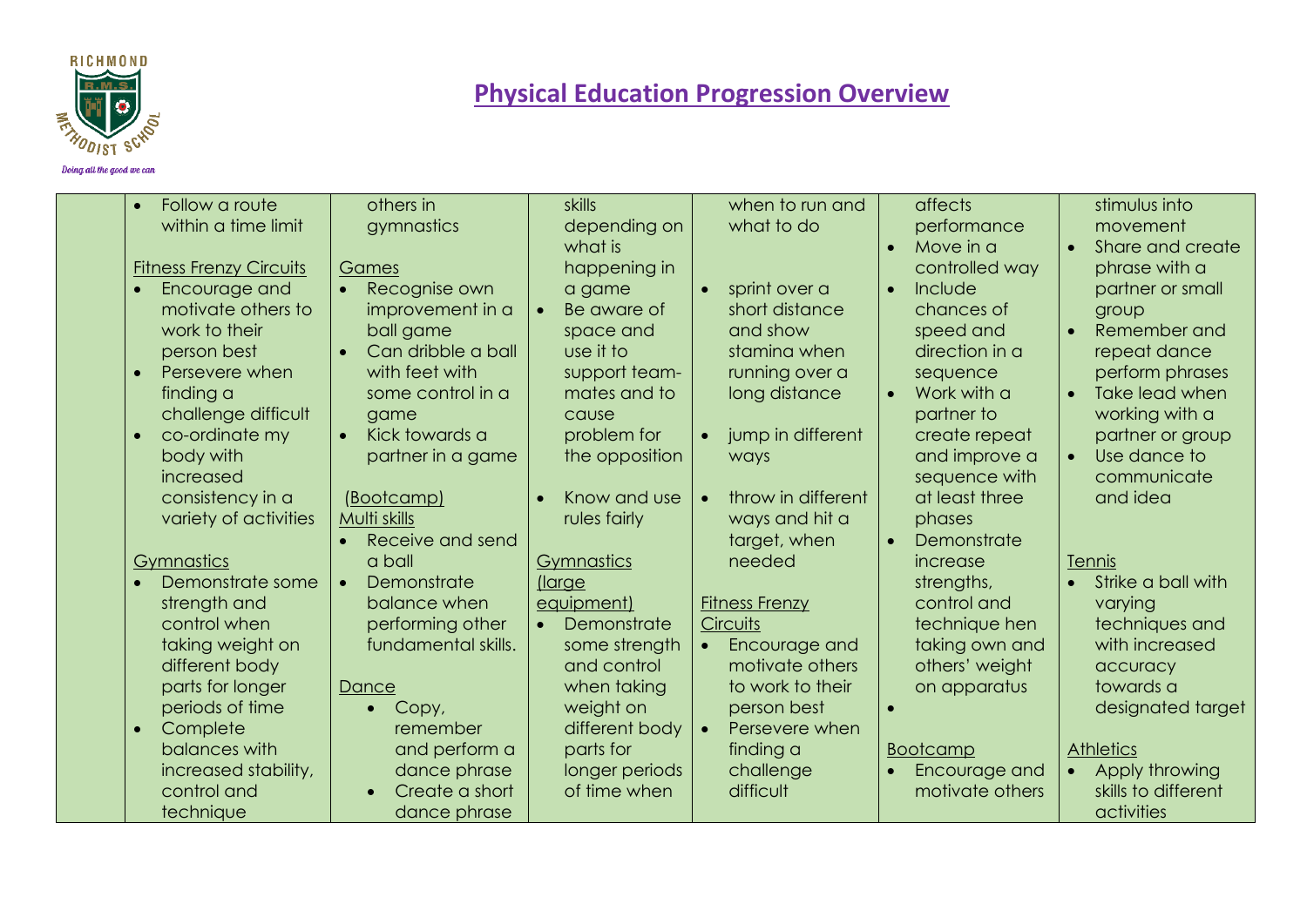

| Running<br>Show balance<br>co-ordination<br>and techniques<br>when running<br>at different<br>speeds,<br>stopping with<br>control<br>Show balance<br>when changing<br>direction in<br>combination<br>with other skills<br><b>Ball skills (throwing,</b><br>catching and target<br>practise).<br>Throw a variety of<br>objects, changing<br>action for | that<br>communicates<br>an idea<br>Tag rugby<br>Use simple tactics<br>individually and<br>within a team<br>Change direction<br>$\bullet$<br>with increased<br>some in a game<br>situation<br><b>Basketball</b><br>Dribble a ball with<br>$\bullet$<br>one hand with<br>some control<br>Golf<br>To strike a ball<br>safely<br>Swimming<br>Submerge and<br>$\bullet$ | using large<br>apparatus<br>Use body<br>$\bullet$<br>tension to<br>perform<br>balances<br>both<br>individually<br>and with a<br>partner<br>Tennis<br>• Strike a ball<br>with varying<br>techniques<br><b>Athletics</b><br>Apply<br>throwing skills<br>to different<br>activities<br>Jump for<br>distance<br>Jump for | Begin to co-<br>ordinate my body<br>at speed in<br>response to a task<br>Gymnastics<br>Demonstrate<br>some strength<br>and control<br>when taking<br>weight on<br>different body<br>parts for longer<br>periods of time<br>Complete<br>$\bullet$<br>balances with<br>increased<br>stability, control<br>and technique<br>Running<br>Demonstrate<br>$\bullet$<br>how and<br>when to | to work to their<br>person best<br>Persevere when<br>finding a<br>challenge<br>difficult<br>co-ordinate my<br>body with<br>increased<br>consistency in a<br>variety of<br>activities<br>Dance<br>To copy,<br>$\bullet$<br>remember and<br>adapt set<br>choreography<br>Use actions and<br>reactions to<br>represent an<br>idea<br>Tag rugby | Jump for distance<br>$\bullet$<br>Jump for height<br>$\bullet$<br>Link running and<br>jump<br>Cricket<br>Use a correct<br>bowling<br>technique with<br>increased<br>accuracy<br>Hold a cricket bat<br>safely<br>Strike a ball using<br>a cricket bat |
|-------------------------------------------------------------------------------------------------------------------------------------------------------------------------------------------------------------------------------------------------------------------------------------------------------------------------------------------------------|--------------------------------------------------------------------------------------------------------------------------------------------------------------------------------------------------------------------------------------------------------------------------------------------------------------------------------------------------------------------|----------------------------------------------------------------------------------------------------------------------------------------------------------------------------------------------------------------------------------------------------------------------------------------------------------------------|------------------------------------------------------------------------------------------------------------------------------------------------------------------------------------------------------------------------------------------------------------------------------------------------------------------------------------------------------------------------------------|---------------------------------------------------------------------------------------------------------------------------------------------------------------------------------------------------------------------------------------------------------------------------------------------------------------------------------------------|------------------------------------------------------------------------------------------------------------------------------------------------------------------------------------------------------------------------------------------------------|
| accuracy and<br>distance                                                                                                                                                                                                                                                                                                                              | regain feet in the<br>water<br>Use arms and legs<br>together to move<br>effectively across                                                                                                                                                                                                                                                                         | height<br>Link running<br>$\bullet$<br>and jump<br>Cricket                                                                                                                                                                                                                                                           | speed up<br>and slow<br>down when<br>running<br>Show<br>balance                                                                                                                                                                                                                                                                                                                    | Create and use<br>space with<br>some success in<br>a game<br>Change direct<br>to lose an                                                                                                                                                                                                                                                    |                                                                                                                                                                                                                                                      |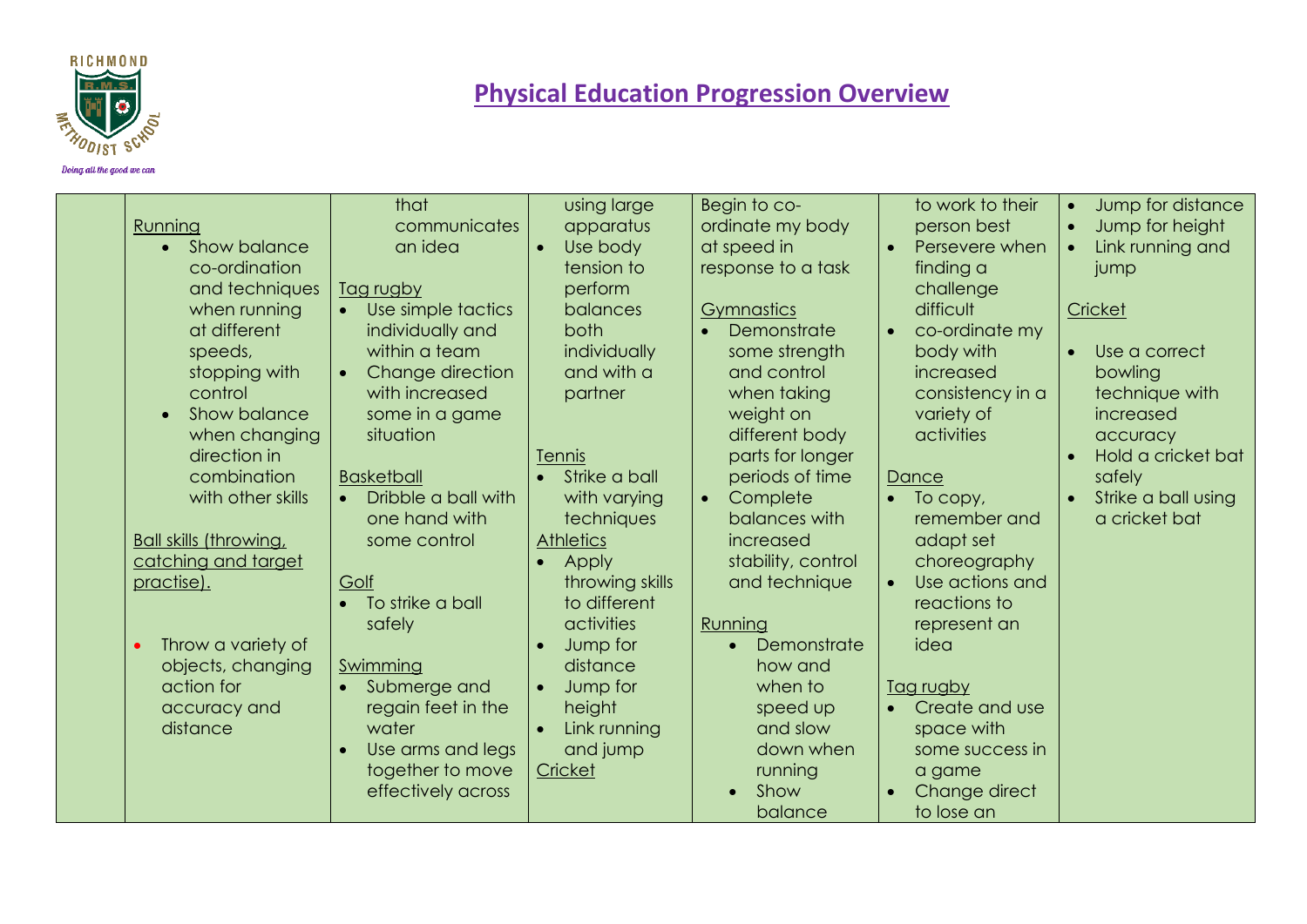

| a short distance in<br>the water<br>Float on front and<br>$\bullet$<br>back for short<br>periods of time.<br>Glide on front and<br>back over short<br>distances.<br>Confidently roll<br>$\bullet$<br>from front to back<br>and then regain a<br>standing position. | Use a correct<br>bowling<br>technique<br>Hold a cricket<br>bat | when<br>changing<br>direction at<br>speed in<br>combination<br>with other<br>skills<br><b>Ball skills (throwing,</b><br>catching and<br>target practise).<br>Throw with some<br>accuracy and<br>power towards a<br>target area                       | opponent with<br><b>SUCCESS</b><br><b>Basketball</b><br>Link dribbling a<br>$\bullet$<br>ball with other<br>action with<br>increased<br>control<br>Golf<br>To strike a ball<br>$\bullet$<br>safely towards a<br>designated<br>target |  |
|--------------------------------------------------------------------------------------------------------------------------------------------------------------------------------------------------------------------------------------------------------------------|----------------------------------------------------------------|------------------------------------------------------------------------------------------------------------------------------------------------------------------------------------------------------------------------------------------------------|--------------------------------------------------------------------------------------------------------------------------------------------------------------------------------------------------------------------------------------|--|
|                                                                                                                                                                                                                                                                    |                                                                | Swimming<br>• Submerge and<br>regain feet in<br>the water<br>Use arms and<br>legs together to<br>move effectively<br>across a short<br>distance in the<br>water<br>Float on front<br>$\bullet$<br>and back for<br>short periods of<br>time. Glide on |                                                                                                                                                                                                                                      |  |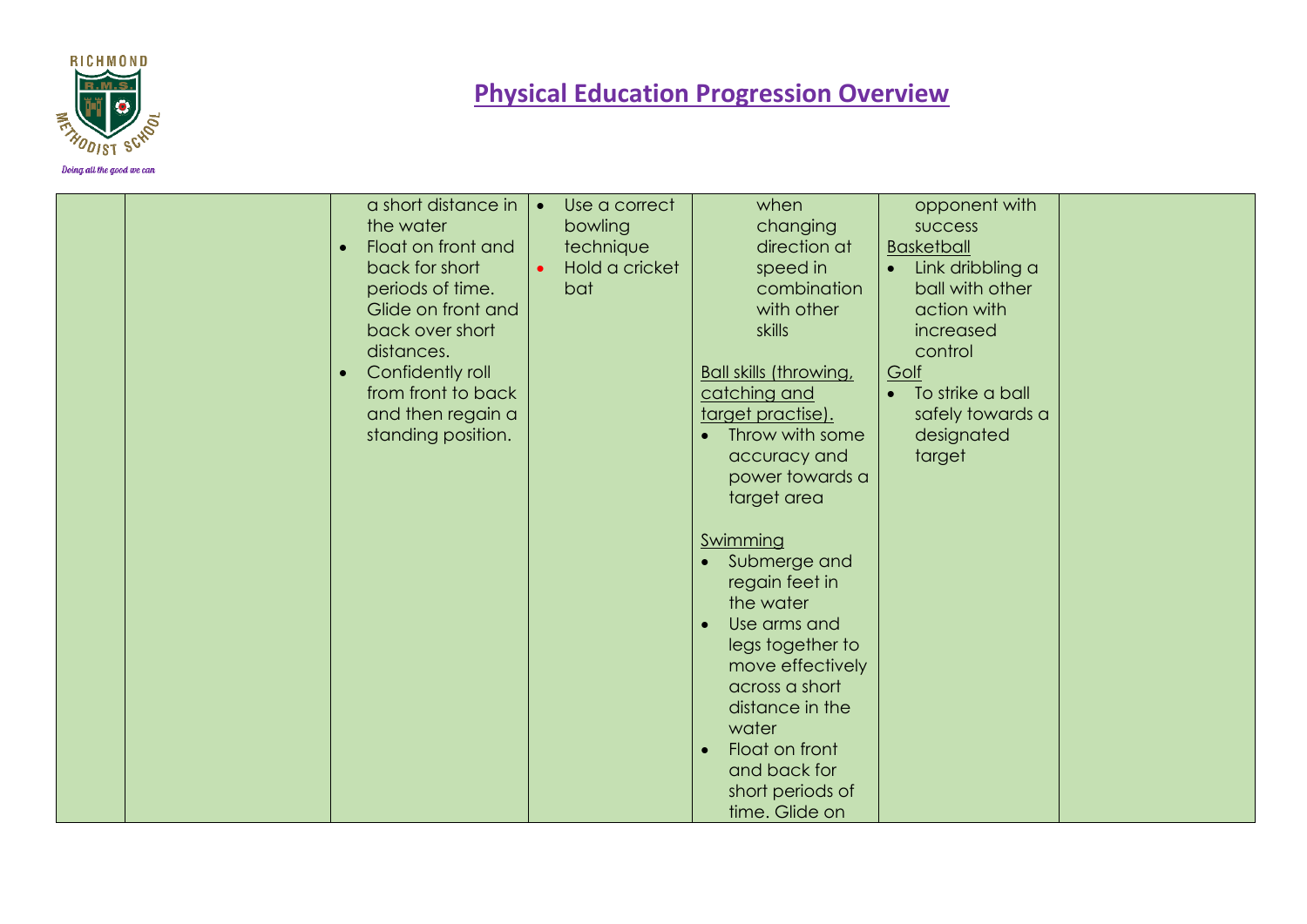

|             |                                                                                                                                                                                                                                  |                                                                                                                                                                                                                                                                                                  |                                                                                                                                                                                                                                                     | front and back<br>over short<br>distances.<br>Confidently roll from<br>front to back and<br>then regain a<br>standing position                                                                                                                                                      |                                                                                                                                                                                              |                                                                                                                                                                                                                                            |
|-------------|----------------------------------------------------------------------------------------------------------------------------------------------------------------------------------------------------------------------------------|--------------------------------------------------------------------------------------------------------------------------------------------------------------------------------------------------------------------------------------------------------------------------------------------------|-----------------------------------------------------------------------------------------------------------------------------------------------------------------------------------------------------------------------------------------------------|-------------------------------------------------------------------------------------------------------------------------------------------------------------------------------------------------------------------------------------------------------------------------------------|----------------------------------------------------------------------------------------------------------------------------------------------------------------------------------------------|--------------------------------------------------------------------------------------------------------------------------------------------------------------------------------------------------------------------------------------------|
| Year<br>5/6 | <b>Autumn A</b><br><b>Why is Richmond</b><br>special?                                                                                                                                                                            | <b>Spring A</b><br>Where does it come<br>from and where does<br>it go?                                                                                                                                                                                                                           | <b>Summer A</b><br><b>How do words</b><br>make us feel?                                                                                                                                                                                             | <b>Autumn B</b><br>How do I care for<br>my body and mind?                                                                                                                                                                                                                           | <b>Spring B</b><br><b>What legacy will I</b><br>leave behind?                                                                                                                                | <b>Summer B</b><br>What makes a<br>colourful world?                                                                                                                                                                                        |
|             | I know how to:<br><b>OAA</b><br>Follow a map into<br>an unknown<br><b>location</b><br>Use clues and a<br>compass to<br>navigate a route<br>Change route to<br>overcome a<br>problem<br>Use new<br>information to<br>change route | I know how to:<br>Gymnastics<br>Pick up on<br>$\bullet$<br>something a<br>partner does well<br>and also on<br>something that<br>can be improved<br>Know why own<br>$\bullet$<br>performance was<br>better or not as<br>good as their last<br>Make complex,<br>$\bullet$<br>extended<br>sequences | I know how to:<br><b>Athletics</b><br>Know which<br>sports they<br>are good at<br>and find out<br>how to<br>improve<br>further<br>Controlled<br>$\bullet$<br>when taking<br>off and<br>landing<br>Throw with<br>$\bullet$<br>increasing<br>accuracy | I know how to:<br>Dance<br>• Combine my<br>own work with<br>that of others<br>Sequences to<br>$\bullet$<br>specific timings<br>Develop<br>$\bullet$<br>sequences in a<br>specific style<br>Choose own<br>$\bullet$<br>music and style<br>Compose own<br>dances in a<br>creative way | I know how to:<br>Gymnastics<br>Combine<br>action,<br>balance<br>and shape<br>Perform<br>$\bullet$<br>consistently<br>to different<br>audiences<br>Combine<br>and perform<br>more<br>complex | I know how to:<br>Games<br>Agree and<br>explain rules to<br>others<br>Work as a team<br>$\bullet$<br>and<br>communicate a<br>plan<br>Lead others in a<br>$\bullet$<br>game situation<br>when the need<br><b>arises</b><br><b>Athletics</b> |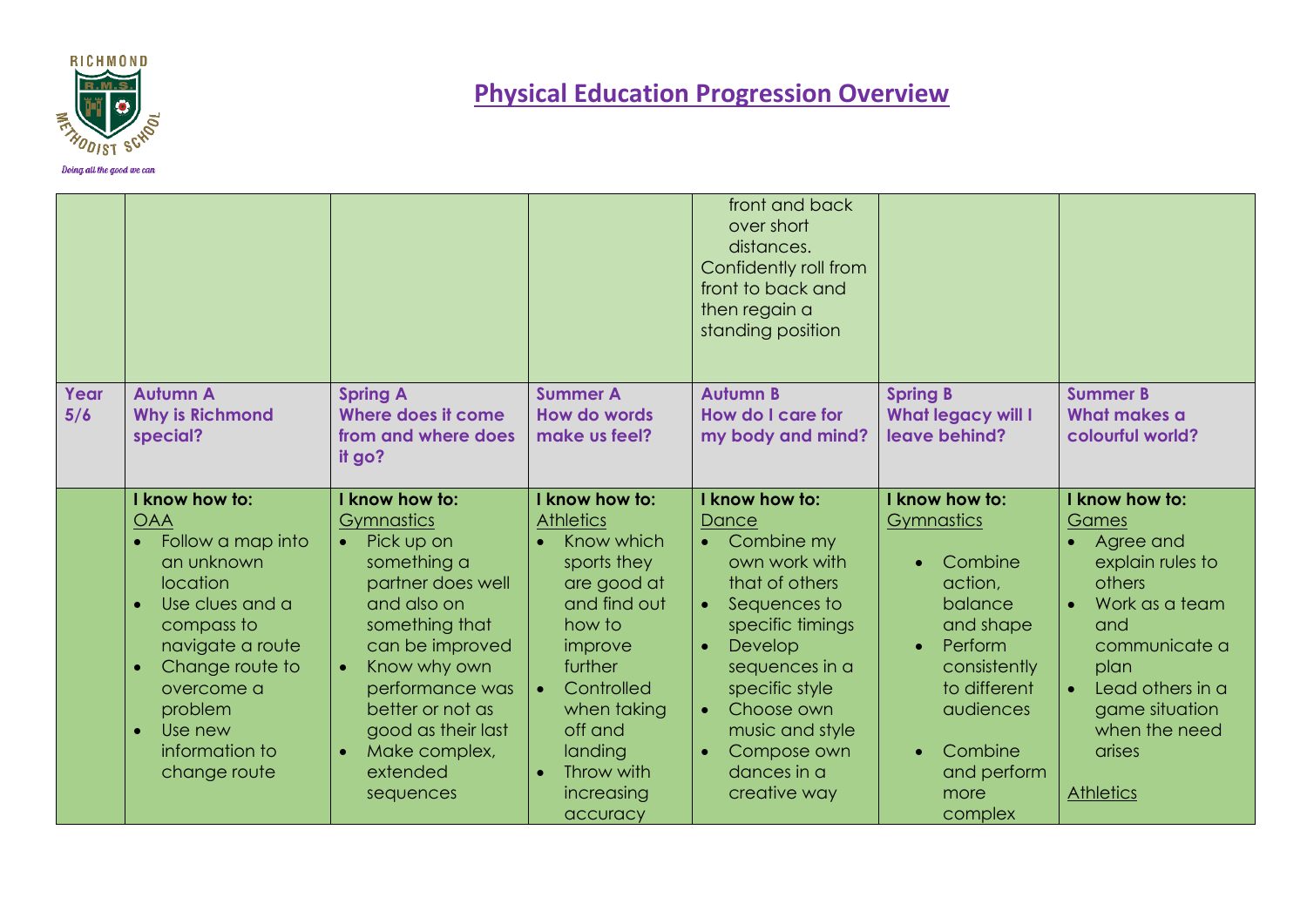

| Hockey/Football/<br>Netball/dodgeball<br>Gain possession by<br>working as a team<br>and pass in<br>different ways<br>Choose a specific<br>tactic for<br>defending and<br>attacking<br>Use a number of<br>techniques to pass,<br>dribble and shoot<br>Use dribbling to<br>change the<br>direction of play<br>Dribble with feet<br>with some control<br>catch and<br>intercept a ball<br>Use a variety of<br>kicking techniques<br>Receive a pass<br>using different<br>parts of the foot | Use strength to<br>$\bullet$<br>improve the<br>quality of an<br>action<br>Show increased<br>$\bullet$<br>control and<br>balance when<br>moving from one<br>balance to<br>another<br>Tag rugby<br>Use a variety of<br>techniques to<br>change direction<br>and lose an<br>opponent<br>Catch and pass<br>$\bullet$<br>with two hand<br>accurately<br><b>Boxercise</b><br>Demonstrate<br>$\bullet$<br>good balance | Combine<br>$\bullet$<br>running and<br>jumping<br>Perform a<br>range of more<br>complex<br>jumps,<br>showing some<br>technique<br>Show<br>accuracy<br>and power<br>when<br>throwing for<br>distance<br>Run at the<br>$\bullet$<br>appropriate<br>speed over<br>longer<br>distances<br>Dance<br>Accurately<br>copy n repeat | Perform dance<br>$\bullet$<br>to an<br>accompaniment<br>Dance shows<br>clarity, fluency,<br>accuracy and<br>consistency<br>Hockey/Football/<br>Netball/dodgeball<br>Use dribbling to<br>$\bullet$<br>change the<br>direction of play-<br>with control,<br>under pressure<br>Dribble with feet<br>$\bullet$<br>using a variety of<br>techniques,<br>under pressure<br>Catch and<br>$\bullet$<br>intercept a ball<br>with increased<br>success in a<br>game<br>Select and<br>$\bullet$ | balances<br>with control<br>and<br>technique<br>fluency<br>Demonstrate<br>more<br>complete<br>actions with<br>a good level<br>of strength<br>technique<br>Plan an<br>$\bullet$<br>perform with<br>precision,<br>control and<br>fluency, a<br>sequence of<br>actions<br>including a<br>wide range<br>of skills<br>Tag rugby<br>Confidently<br>change | Perform jumps for<br>$\bullet$<br>height and<br>distance using<br>good technique<br>Show accuracy<br>and good<br>technique when<br>throwing for<br>distance<br>Demonstrate a<br>controlled running<br>technique using<br>appropriate<br>speed over longer<br>distances<br>Dance<br>Perform dances<br>$\bullet$<br>confidently and<br>fluently with<br>accuracy and<br>good timing<br>Work creatively<br>$\bullet$<br>and |
|-----------------------------------------------------------------------------------------------------------------------------------------------------------------------------------------------------------------------------------------------------------------------------------------------------------------------------------------------------------------------------------------------------------------------------------------------------------------------------------------|-----------------------------------------------------------------------------------------------------------------------------------------------------------------------------------------------------------------------------------------------------------------------------------------------------------------------------------------------------------------------------------------------------------------|----------------------------------------------------------------------------------------------------------------------------------------------------------------------------------------------------------------------------------------------------------------------------------------------------------------------------|--------------------------------------------------------------------------------------------------------------------------------------------------------------------------------------------------------------------------------------------------------------------------------------------------------------------------------------------------------------------------------------------------------------------------------------------------------------------------------------|-----------------------------------------------------------------------------------------------------------------------------------------------------------------------------------------------------------------------------------------------------------------------------------------------------------------------------------------------------|--------------------------------------------------------------------------------------------------------------------------------------------------------------------------------------------------------------------------------------------------------------------------------------------------------------------------------------------------------------------------------------------------------------------------|
| Use a variety of<br>throwing<br>techniques under<br>pressure                                                                                                                                                                                                                                                                                                                                                                                                                            | and control when<br>performing other<br>fundamental<br>movement skills                                                                                                                                                                                                                                                                                                                                          | a set of<br>choreography<br>in different<br>styles of                                                                                                                                                                                                                                                                      | apply the<br>appropriate<br>kicking<br>technique with                                                                                                                                                                                                                                                                                                                                                                                                                                | direction to<br>successfully<br>outwit an<br>opponent                                                                                                                                                                                                                                                                                               | imaginatively,<br>individually, with a<br>partner or a<br>group to                                                                                                                                                                                                                                                                                                                                                       |
|                                                                                                                                                                                                                                                                                                                                                                                                                                                                                         |                                                                                                                                                                                                                                                                                                                                                                                                                 | dance                                                                                                                                                                                                                                                                                                                      | control                                                                                                                                                                                                                                                                                                                                                                                                                                                                              |                                                                                                                                                                                                                                                                                                                                                     | choreograph                                                                                                                                                                                                                                                                                                                                                                                                              |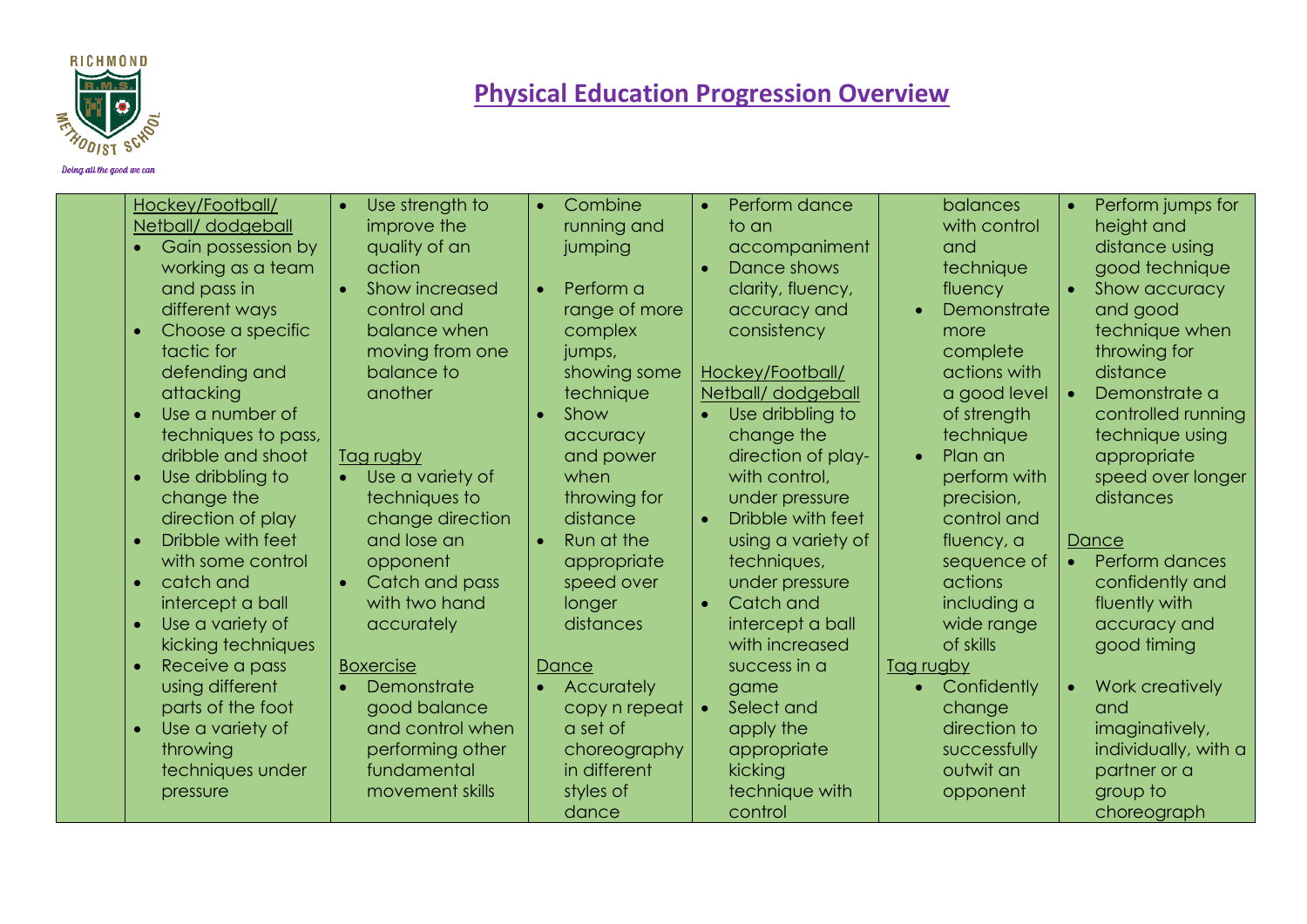

| <b>Fitness circuits-</b><br>personal best<br>Use different<br>strategies to<br>persevere to<br>achieve my<br>personal best<br>Track, reflect and<br>$\bullet$<br>evaluate my<br>performance both<br>individually and in<br>group | Co-ordinate a<br>range of body<br>part at increased<br>speed<br>Cricket<br>Strike a ball using<br>varying<br>techniques with<br>increased<br>accuracy<br>To bowl using<br>correct technique<br>with increased<br>accuracy | showing a<br>good sense of<br>timing<br>Choreograph<br>$\bullet$<br>phrases<br>individually<br>and with<br>other,<br>considering<br>actions,<br>dynamics,<br>space and<br>relationships in<br>response to a<br>stimulus<br>Rounders/tennis<br>Strike a ball<br>using varying<br>techniques<br>with<br>increased<br>accuracy<br>Swimming<br>Confidently<br>and<br>consistently | Receive a pass<br>$\bullet$<br>using different<br>parts of a foot,<br>under pressure<br>Use a variety of<br>$\bullet$<br>throwing<br>techniques,<br>including fake<br>passes, to outwit<br>an opponent<br>Fitness circuits-<br>personal best<br>Use different<br>$\bullet$<br>strategies to<br>persevere to<br>achieve my<br>personal best<br>Track, reflect<br>$\bullet$<br>and evaluate<br>my performance<br>both individually<br>and in group | Catch and<br>pass with<br>two hand<br>accurately<br><b>Boxercise</b><br>Show fluency<br>and control<br>when<br>balancing,<br>travelling,<br>landing,<br>stopping and<br>changing<br>direction<br>Co-ordinate a<br>range of body<br>parts with a<br>fluent action at<br>a speed<br>appropriate to<br>the challenge<br>Cricket<br>Strike a ball<br>using a wider<br>range of skills to<br>outwit an | longer phases<br>and consider<br>actions and<br>space in relation<br>to a theme<br>Rounders/Tennis<br>Strike a ball using<br>$\bullet$<br>a wider range of<br>skills to outwit an<br>opponent<br>Swimming<br>Confidently and<br>consistently<br>retrieve an object<br>from the floor with<br>the same breath<br>Confidently co-<br>$\bullet$<br>ordinate a<br>smooth and<br>consistent<br>breathing<br>technique with a<br>range of strokes |
|----------------------------------------------------------------------------------------------------------------------------------------------------------------------------------------------------------------------------------|---------------------------------------------------------------------------------------------------------------------------------------------------------------------------------------------------------------------------|-------------------------------------------------------------------------------------------------------------------------------------------------------------------------------------------------------------------------------------------------------------------------------------------------------------------------------------------------------------------------------|--------------------------------------------------------------------------------------------------------------------------------------------------------------------------------------------------------------------------------------------------------------------------------------------------------------------------------------------------------------------------------------------------------------------------------------------------|---------------------------------------------------------------------------------------------------------------------------------------------------------------------------------------------------------------------------------------------------------------------------------------------------------------------------------------------------------------------------------------------------|---------------------------------------------------------------------------------------------------------------------------------------------------------------------------------------------------------------------------------------------------------------------------------------------------------------------------------------------------------------------------------------------------------------------------------------------|
|                                                                                                                                                                                                                                  |                                                                                                                                                                                                                           | retrieve an<br>object from                                                                                                                                                                                                                                                                                                                                                    |                                                                                                                                                                                                                                                                                                                                                                                                                                                  | opponent                                                                                                                                                                                                                                                                                                                                                                                          | Confidently<br>$\bullet$<br>demonstrate                                                                                                                                                                                                                                                                                                                                                                                                     |